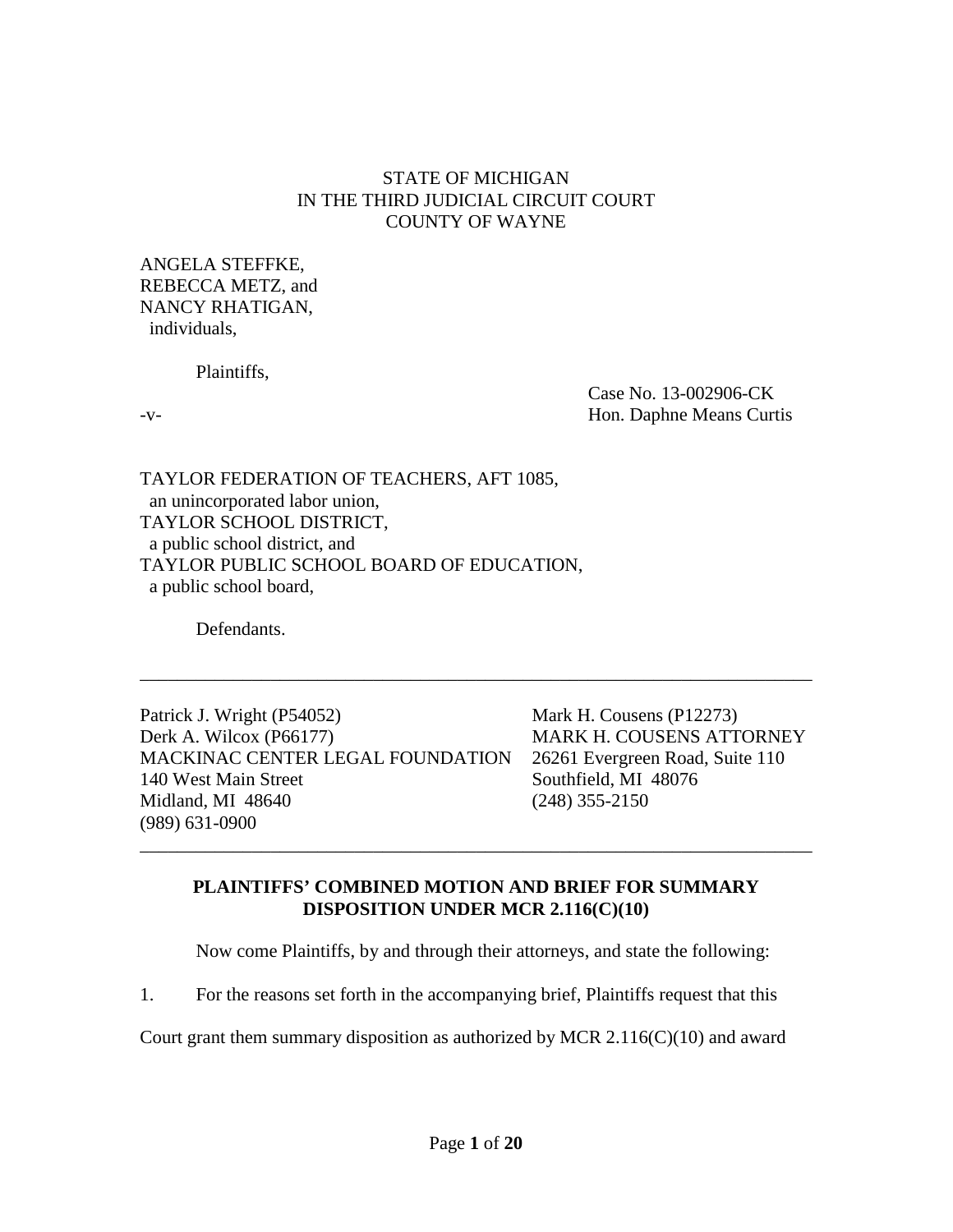them one or more of the following forms of relief:

a) A declaration that the Union Security Agreement is void for lack of consideration;

b) A declaration that the Union Security Agreement is void for binding successor school boards to a specific, unalterable policy;

c) A declaration that the Union Security Agreement cannot have an effective term longer than the Collective Bargaining Agreement, along with a reformation of the Union Security Agreement that corrects the length of the Union Security Agreement so that it equals the term of the Collective Bargaining Agreement;

d) A declaration that the Union Security Agreement's term cannot exceed the threeyear contract bar; and/or,

e) Any other relief that this court deems just and equitable.

# **PLAINTIFFS' BRIEF IN SUPPORT OF THEIR MOTION FOR SUMMARY DISPOSITION UNDER MCR 2.116(C)(10)**

# **INTRODUCTION AND RELEVANT FACTS**

The relevant facts of this matter are straightforward and uncontested. The Plaintiffs are teachers employed by the defendant Taylor School District, which is governed by the defendant Taylor Public School Board of Education (the "School Board"). The Plaintiffs, as employees, are represented by a labor union bargaining representative, the defendant Taylor Federation of Teachers, AFT 1085 (the "Union"). On or about February 11, 2013, the School Board and the Union entered into a union security agreement (the "Union Security Agreement"). Ex. A. The Defendants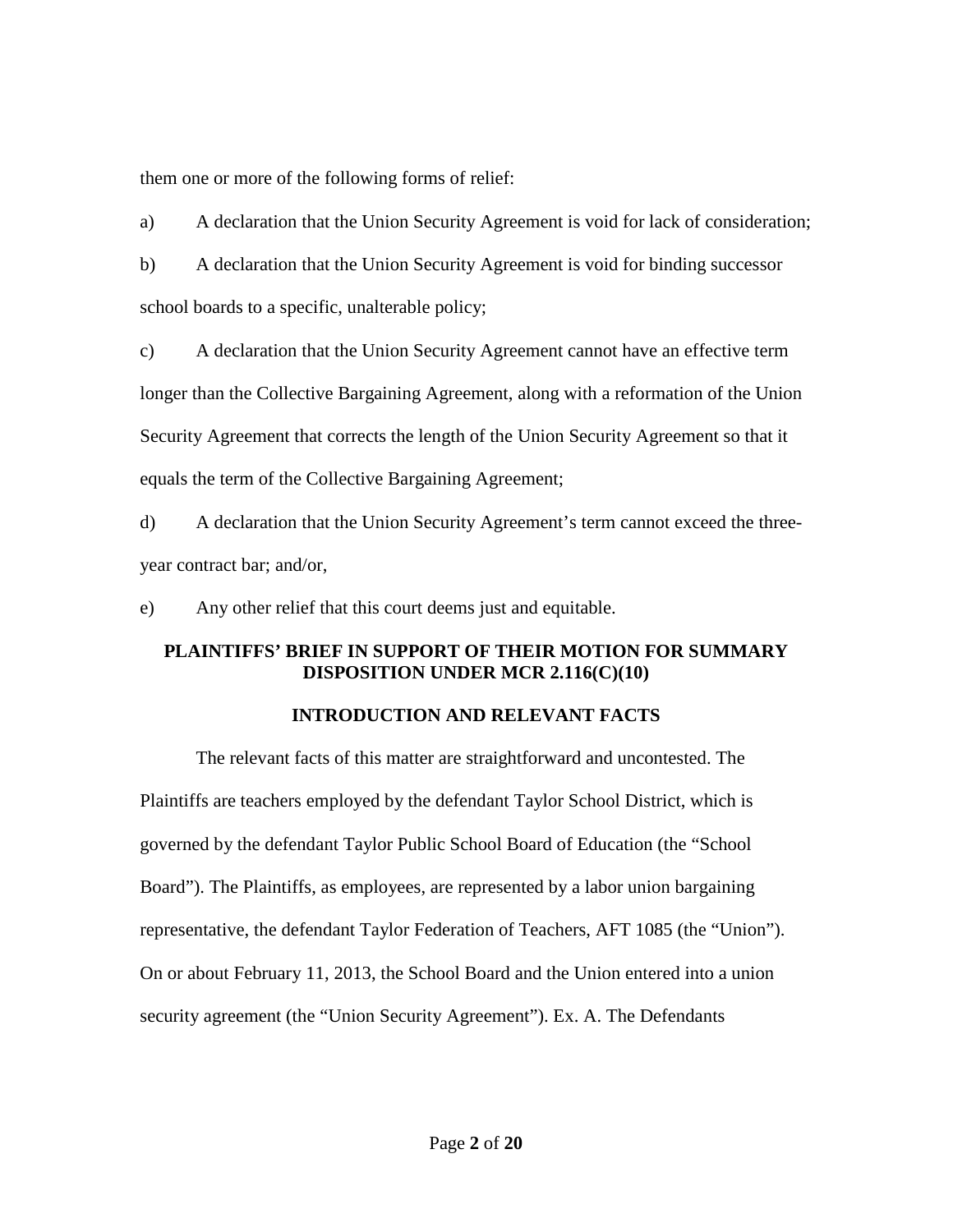characterized this Union Security Agreement as a "separate," second "collective bargaining agreement." *Id*. at page 3, section 2. A union security agreement typically compels the represented employee to pay either dues or agency fees to the union and requires the employer to fire the employee at the union's request if the employee does not pay these dues or fees. Such a termination provision is present here. *Id*. at section  $1(b)(v)$ . Union security agreements are usually a clause within the general mandatory collective bargaining agreement entered into by the employer and the union; and the security clause is effective for the same length of time as the collective bargaining agreement of which it is a part.

In this matter, however, the Defendants' ten-year Union Security Agreement was separate from their four-year collective bargaining agreement (the "CBA," Ex. B. *Id.* at page 3, Section H). The CBA was ratified immediately prior to the Union Security Agreement. Ex. C at Questions 1 and 2. The separation of the Union Security Agreement from the CBA and the differing expiration dates are unusual and might be unprecedented.

The only consideration offered by the Defendants to support the Union Security Agreement was "labor peace and bargaining unit continuity which both parties acknowledge to be valuable to each of them." Ex. A, introductory paragraph.

The Union sought a union security agreement separate from the CBA because Michigan's new "Freedom To Work" law (also known as "Right To Work"), 2012 PA 349, bans such security agreements and outlaws any legal requirement that an employee pay union dues or fees as a condition of employment. The new Freedom To Work law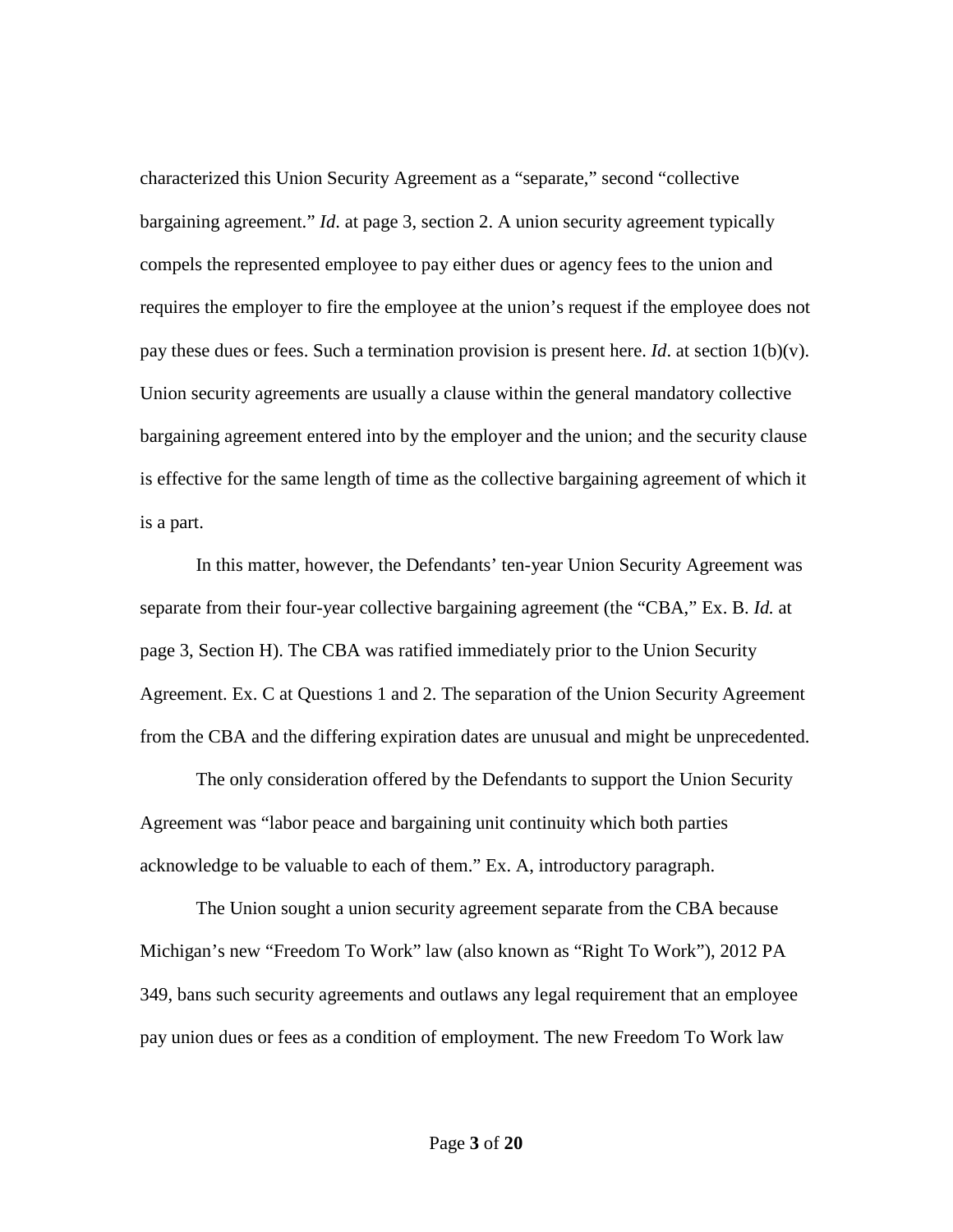did not take effect until March 28, 2013, and it could not void contracts already in existence without a potential breach of the 'contracts clauses' of both the Michigan and United States constitutions. As a result, a contract, such as the Union Security Agreement in the instant case, entered into or extended before the effective date of the new law would be valid if the contract or extension were legal.

In this case, however, the Union Security Agreement violated basic provisions of Michigan's labor law and contract law. It is therefore invalid and unenforceable.

The CBA and the Union Security Agreement were ratified as two separate contracts. The two contracts had separate ratification votes. Ex. C. They covered different matters and differed in the length of their effectiveness. See Ex. B, page 3, Section H, and Ex. A, page 3, Section 1. The CBA covered work details and compensation too numerous to list here, while the Security Agreement covers only one aspect of the labormanagement relationship: the payments an employee in the bargaining unit must make to the union in order to maintain employment. Ex. A. The duration of the CBA was four years, expiring in 2017, while the Union Security Agreement expires in 2023 — a length of ten years.

### **FOUNDATIONAL LEGAL STANDARDS**

#### **Summary Disposition**

A motion for summary disposition under MCR 2.116(C)(10) is properly granted to the moving party when the affidavits and documentary evidence, viewed in the light most favorable to the non-moving party, show that there is no genuine dispute over any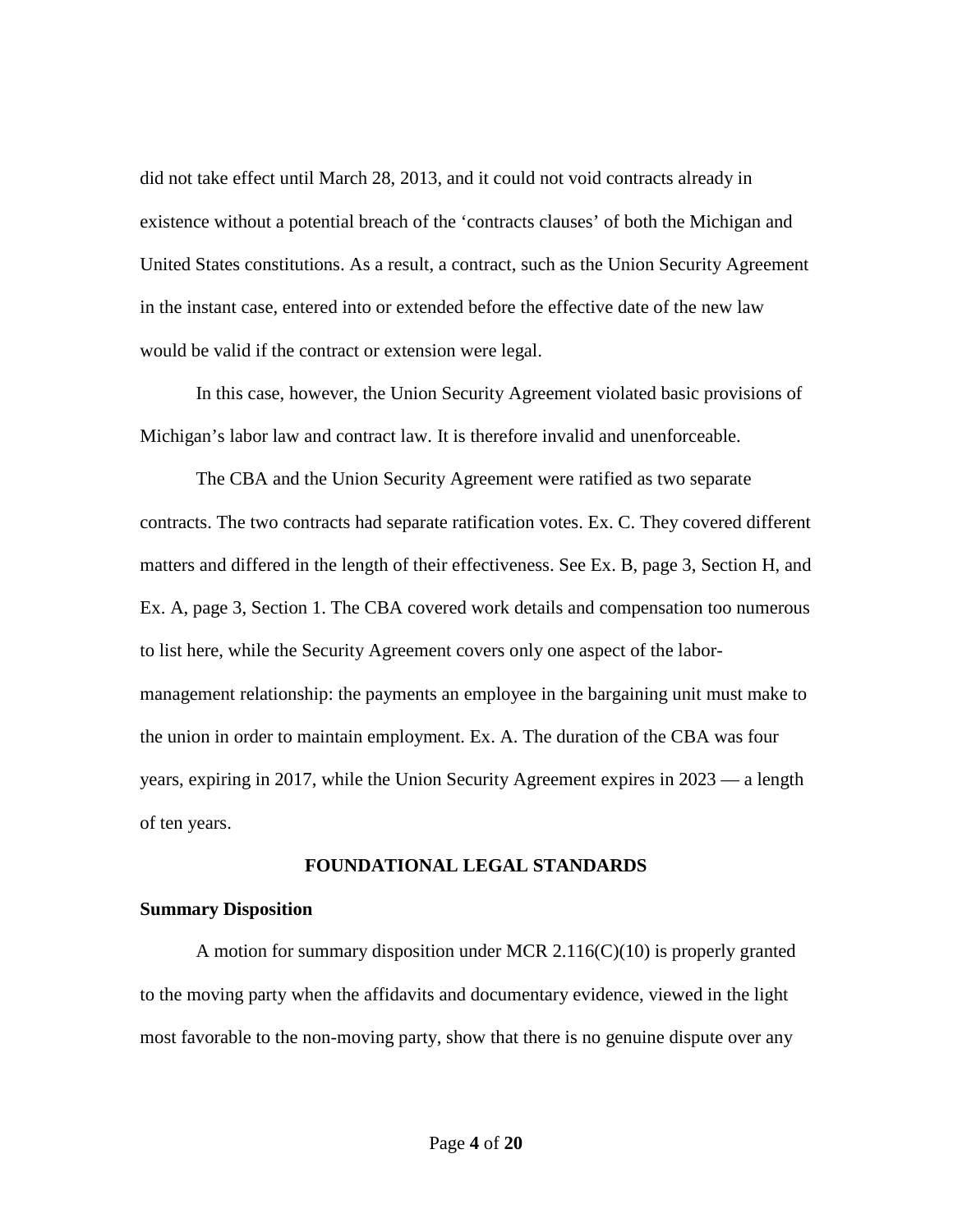material fact and that the moving party is entitled to judgment as a matter of law. See

*Quinto v Cross & Peters Co*, 451 Mich 358, 362-63 (1996).

# **Plaintiffs' Third-Party Standing**

The Plaintiffs, as intended beneficiaries of a contract, have standing to challenge

the contract made on their behalf: "[A] party having the status of a third-party beneficiary

to a contract has the same right to enforce that contract as the promisee." *Stillman v* 

*Goldfarb*, 172 Mich App 231, 238 (1988). This right is given by statute:

Any person for whose benefit a promise is made by way of contract, as hereinafter defined, has the same right to enforce said promise that he would have had if the said promise had been made directly to him as the promisee.

> (1) A promise shall be construed to have been made for the benefit of a person whenever the promisor of said promise has undertaken to give or to do or refrain from doing something directly to or for said person.

MCL 600.1405. The statute goes on to describe the right of a member of a group, such as

a bargaining unit, who is unascertainable at the time the contract was made, to enforce

the contract:

If such person is not in being or ascertainable at the time the promise becomes legally binding on the promisor then his rights shall become vested the moment he comes into being or becomes ascertainable if the promise has not been discharged by agreement between the promisor and the promisee in the meantime.

MCL 600.1405(2)(b). MCL 600.1405 has been applied to intended beneficiaries of

collective bargaining agreements. See, *Menosky v City of Flint*, 2012 WL 5818330 (ED

Mich Oct 18, 2012) (attached as Ex. D) wherein the court considered whether the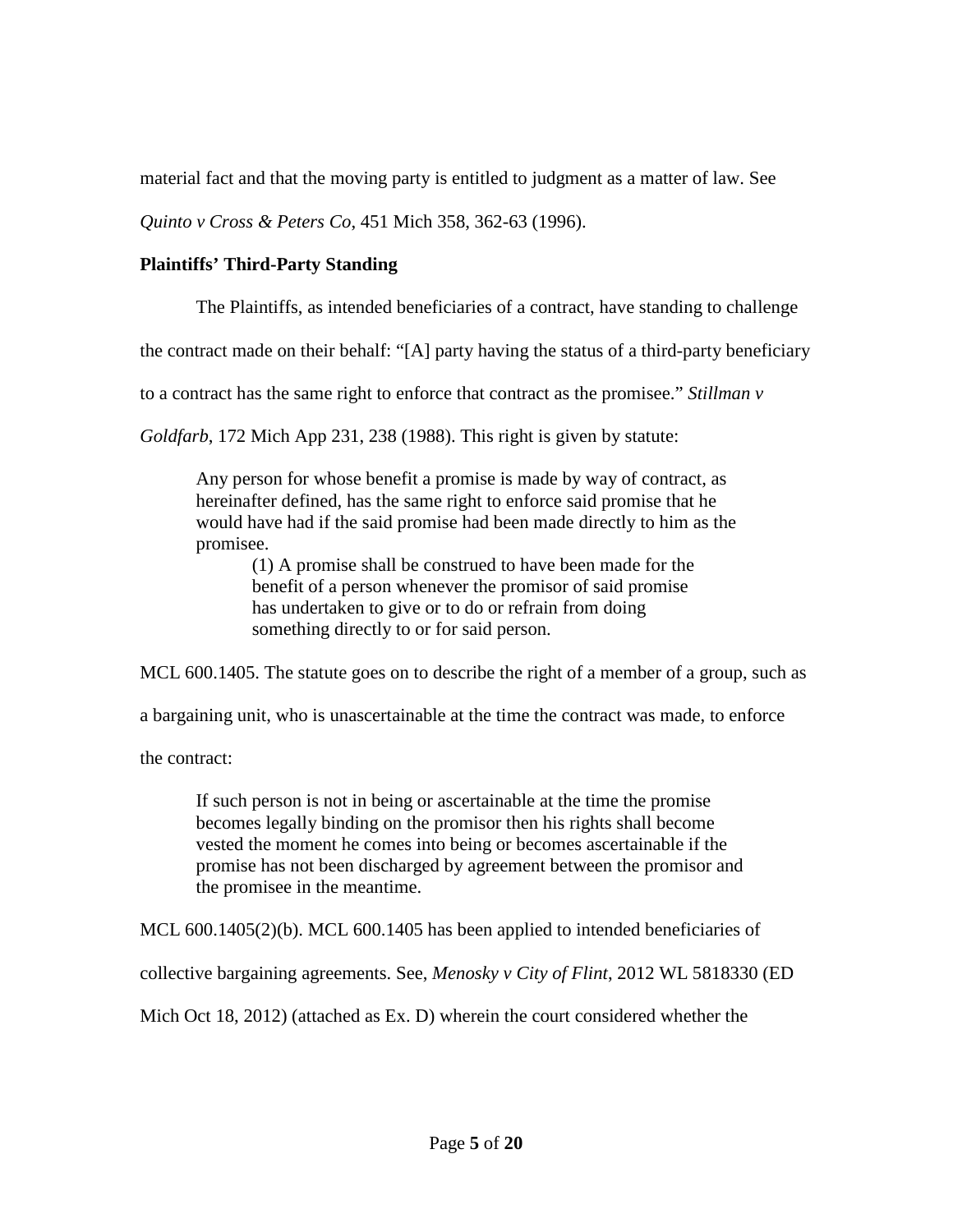plaintiffs, who were married to employees who were covered by the subject CBAs, had third party standing to enforce the receipt of benefits under the CBAs. The court held that the *Menosky* plaintiffs did have third party standing to enforce the CBA under MCL 600.1405: "... Plaintiffs' claim of breach of contract under a third-party beneficiary theory is sufficiently pleaded. . . ." *Id.* at \*2.

## **Declaratory Relief**

Michigan's Rules of Court provide that the circuit courts may issue a declaration to determine the rights and duties of parties. MCR  $2.605(A)(1)$ .

# **DISPOSITIVE LEGAL STANDARDS AND DISCUSSION**

# **Lack of Consideration**

It is fundamental that a valid contract requires that consideration be given. "An essential element of a contract is legal consideration." *Yerkovich v AAA*, 461 Mich 732, 740 (2000). It is likewise black-letter law that a pre-existing obligation cannot serve as the consideration for a new contract, and that a new contract or a revision of the existing contract requires new consideration:

Under the preexisting duty rule, it is well settled that doing what one is legally bound to do is not consideration for a new promise. This rule bars the modification of an existing contractual relationship when the purported consideration for the modification consists of the performance or promise to perform that which one party was already required to do under the terms of the existing agreement.

*Yerkovitch*, 740-41 (citations omitted). Although the mandatory nature of collective bargaining precludes many of the common-law rules of contract formation, the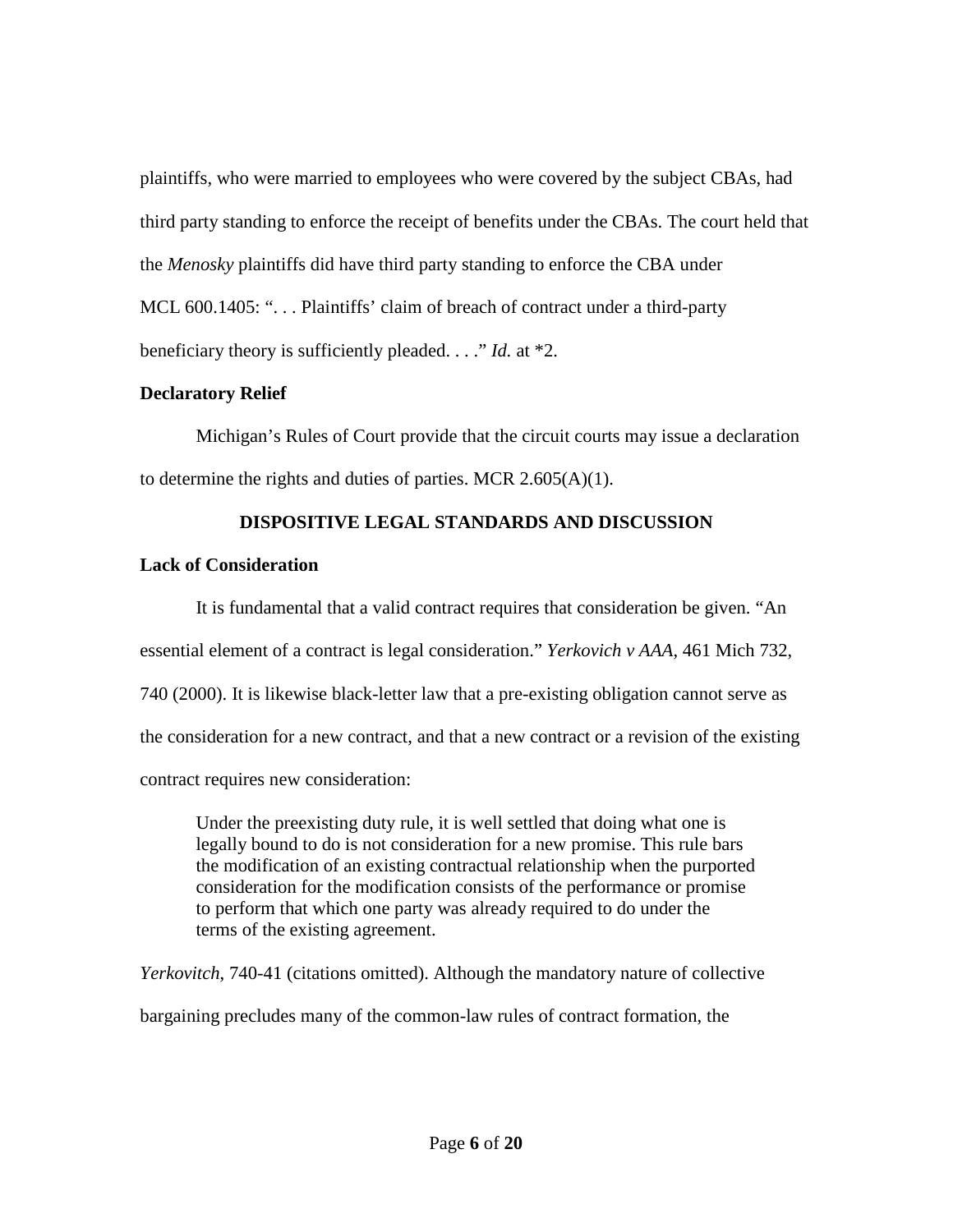consideration requirement is not forgone, and it is applied to labor contracts by the National Labor Relations Board:<sup>[1](#page-6-0)</sup>

. . . in defining the rights and obligations of the parties with respect to the formation of a collective-bargaining agreement, the [NLRB] has traditionally adopted many of the general, if not highly technical, elements of the common law of contracts. . . . And the Board may even look to some of the more technical aspects to bolster its analysis of a dispute. Relevant to the instant case is the principle, key to the formation of an enforceable contract, that a party must have made commitments in the context of a bargained-for exchange of consideration.

*Sacramento Union*, 296 NLRB 477, 482 n. 12 (1989) (internal citations omitted).

In the matter before this court, the only "consideration" given for the Union

Security Agreement was "labor peace and bargaining unit continuity which both parties

acknowledge to be valuable to each of them." This claim of consideration is inadequate.

Consider "labor peace." Given the prior ratification of the CBA, "labor peace"

cannot serve as consideration for the Union Security Agreement. After all, the reaching

of "labor peace" or "industrial peace" is the reason that mandatory collective bargaining

is authorized by Public Employment Relations Act in the first place. MCL 423.201, *et* 

<span id="page-6-0"></span><sup>&</sup>lt;sup>1</sup> Michigan's law regarding public-sector unions, such as the Union here, is governed by the Public Employment Relations Act (PERA), MCL 423.201*, et seq*. Michigan's courts will often look to the federal National Labor Relations Act (NLRA) and the interpretation of the NLRA by the federal courts and the National Labor Relations Board (NLRB) whenever, as here, PERA and the NLRA are analogous or not otherwise in conflict. See, for example, *AFSCME v Highland Park School Dist*, 457 Mich 74, 96 n. 2 (1998) (citations omitted): ". . .the instant case is governed by the public employee relations act*.* It is true that the PERA is patterned after the federal National Labor Relations Act. Moreover, in 'construing our state labor statutes we look for guidance to "the construction placed on the analogous provides of the NLRA by the [National Labor Relations Board] and the Federal Courts.'"  $\overline{a}$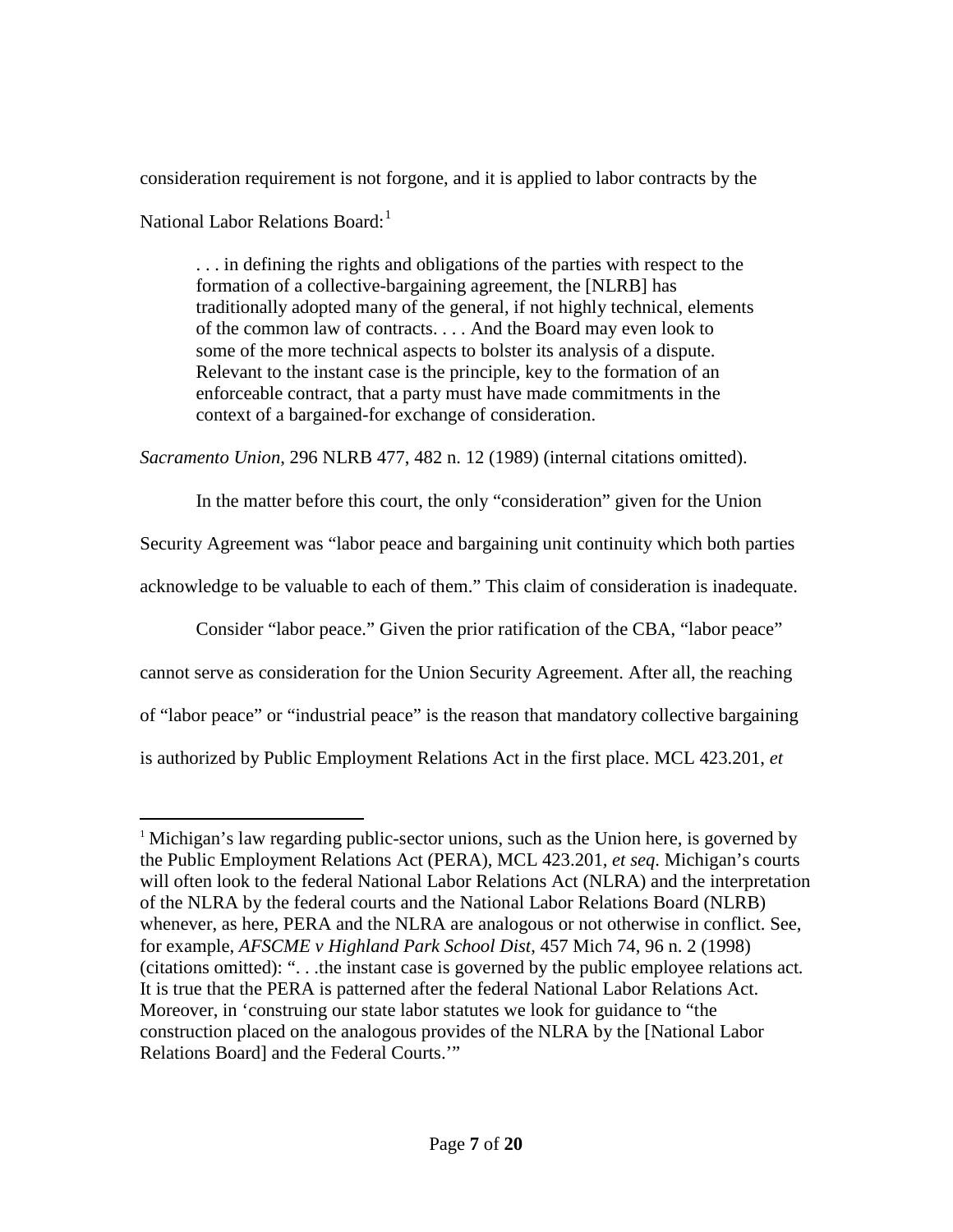*seq*. The Michigan Employment Relations Commission ("MERC") has stated: "[T]he primary objective of PERA is the prompt effectuation of labor peace, achieved through the existence of a mutually accepted collective bargaining agreement." *Waterford School Dist and Waterford Educ Ass'n*, 23 MPER ¶ 91 (Oct 22, 2010). The courts have likewise determined that labor peace is the reason for collective bargaining. "A prime purpose of the Act is to foster industrial peace through collective bargaining." *Modern Plastics Corp v NLRB*, 379 F2d 201, 204 (CA6 1967). Hence, every collective bargaining agreement authorized by the NLRA must provide labor peace:

We need not decide whether or not this strike settlement agreement is a "collective bargaining agreement" to hold, as we do, that it is a "contract" for purposes of § 301(a). "Contract in labor law is a term the implications of which must be determined from the connection in which it appears." [*J I Case Co v NLRB*, 321 US 332, 334 (1944)]. It is enough that this is clearly an agreement between employers and labor organizations significant to the maintenance of labor peace between them.

*Retail Clerks Inter Ass'n Local Unions Nos 128 and 633 v Lion Dry Goods*, 369 US 17,

28 (1962). The provision of labor peace is therefore part of every collective bargaining agreement, whether or not the provision of labor peace is explicitly listed as consideration. Thus, labor peace was already given as consideration for the CBA, and the effectuation of labor peace was a pre-existing duty that could not be used as consideration for the subsequent Union Security Agreement.

Nor could either Defendant offer "bargaining unit continuity" as consideration.

Michigan statutes grant a public-sector union only three years of guaranteed

representation — the three-year "contract bar" that is discussed at length in a section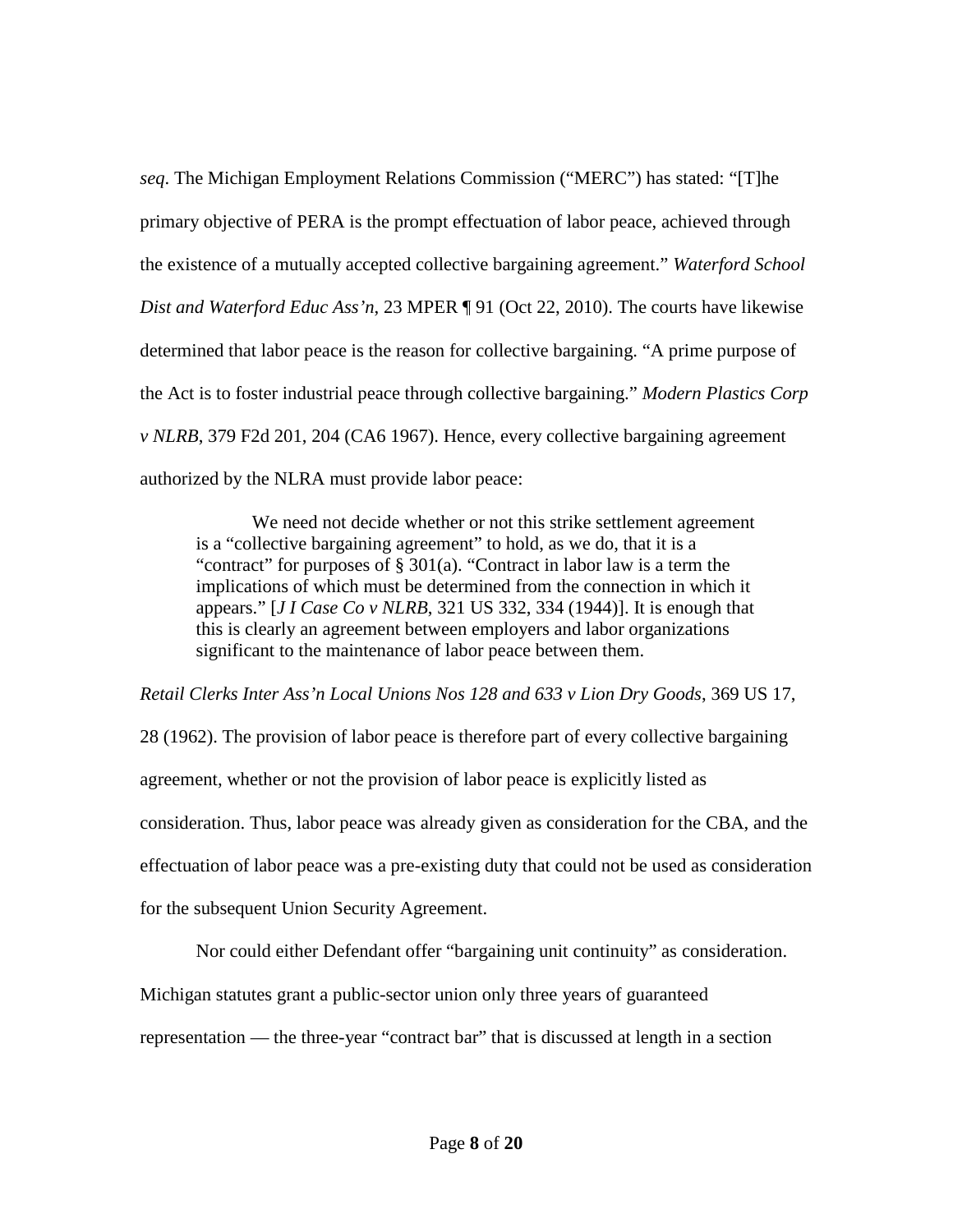below. The School Board, meanwhile, is a legislative body which cannot bind subsequent boards – which is also discussed at length in a subsequent section. Therefore neither Defendant could give the bargaining continuity as promised.

Consideration that a promisor cannot provide is not valid. In *Barbat v M E Arden Co*, 74 Mich App 540 (1977), an agent sought to make his representation of a client consideration for their contract. Because he was unable to represent the client as promised, however, the court concluded that, "to the extent that it promised a performance to the purchaser, that promise was void as illegal. An unenforceable promise cannot constitute consideration." *Id*. at 543-44. A contract given without consideration is excused from performance and cannot bind the parties. It is therefore void as a matter of law:

. . . Michigan recognizes the rule that failure of consideration by one contracting party justifies the other party to the contract in refusing to perform his obligations. . . . *Jinkner v Town & Country Lanes, Inc*, 10 Mich App 596 (1968), applied the rule to an ordinary commercial contract. *Nogaj v Nogaj*, 352 Mich 223, 228 (1958), dealt with a condition subsequent in a deed between a husband and wife. *Perkins v Brown*, 115 Mich 41 (1897), *Folkerts v Marysville Land Co,* 236 Mich 294 (1926), and *Palmer v Fox*, 274 Mich 252 (1936), fall into the same category. They demonstrate that Michigan follows the general rule that failure of consideration provides a legal excuse for non-performance of a contract.

*Staszak v Romanik*, 690 F2d 578, 584 (CA6 1982). A pre-existing duty cannot serve as consideration because it has already been given, and consideration has to be something new that is within the promisor's power to give. Both of these elements are missing from the Union Security Agreement.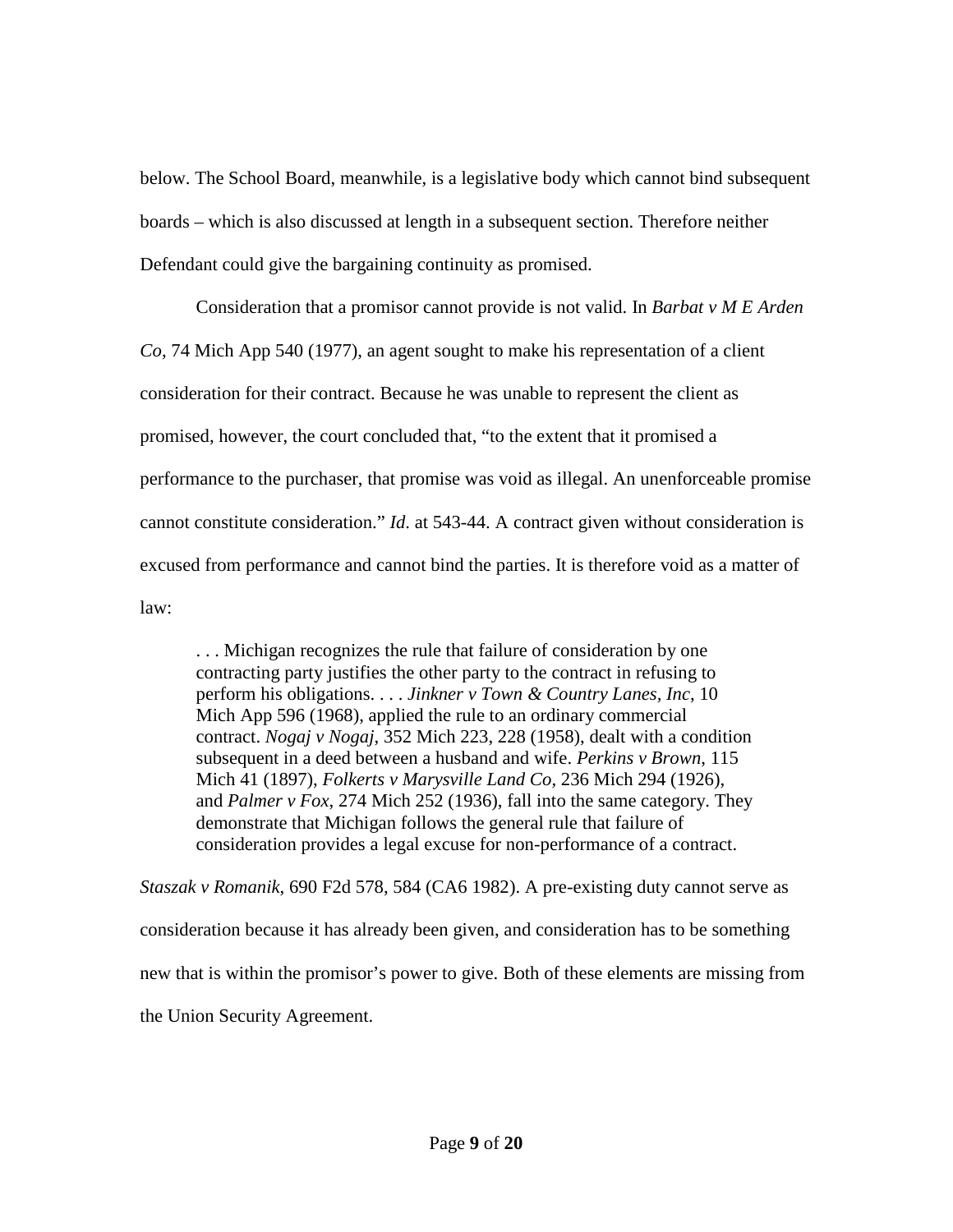## **Labor Law Requires One Unified Collective Bargaining Agreement**

It is probably true that no Michigan court has invalidated a ten-year union security agreement like the instant one because it was entered into separately from the collective bargaining agreement. This does not help the Defendants' arguments, because no such security agreement seems to have been attempted. And in fact, both statutory law and labor 'common law' provide reasons that such multiple agreements are inappropriate. Indeed, the public policy reasons behind collective bargaining agreements all point to a requirement that an employer and union negotiate a single unified collective bargaining agreement of moderate length.

Under PERA, a public-sector union is guaranteed the ability to serve as the exclusive representative of a bargaining unit for only three years after entering into a collective bargaining agreement:

(1) . . . A collective bargaining agreement does not bar an election upon the petition of persons not parties to the collective bargaining agreement if more than 3 years have elapsed since the agreement's execution or last timely renewal, whichever was later.

MCL 423.214. This is the three-year "contract bar" discussed earlier. Michigan's statutory bar appears to have been enacted to parallel a decision of the NLRB. The NLRB administratively set the bar at three years:

Today, a decade and a half following the establishment of the Board's basic 2-year contract-bar rule, we enlarge the 2-year period to 3, making no other changes. Contracts of definite duration for terms up to 3 years will bar an election for their entire period; contracts having longer fixed terms will be treated for bar purposes as 3-year agreements and will preclude an election for only their initial 3 years. All other contract-bar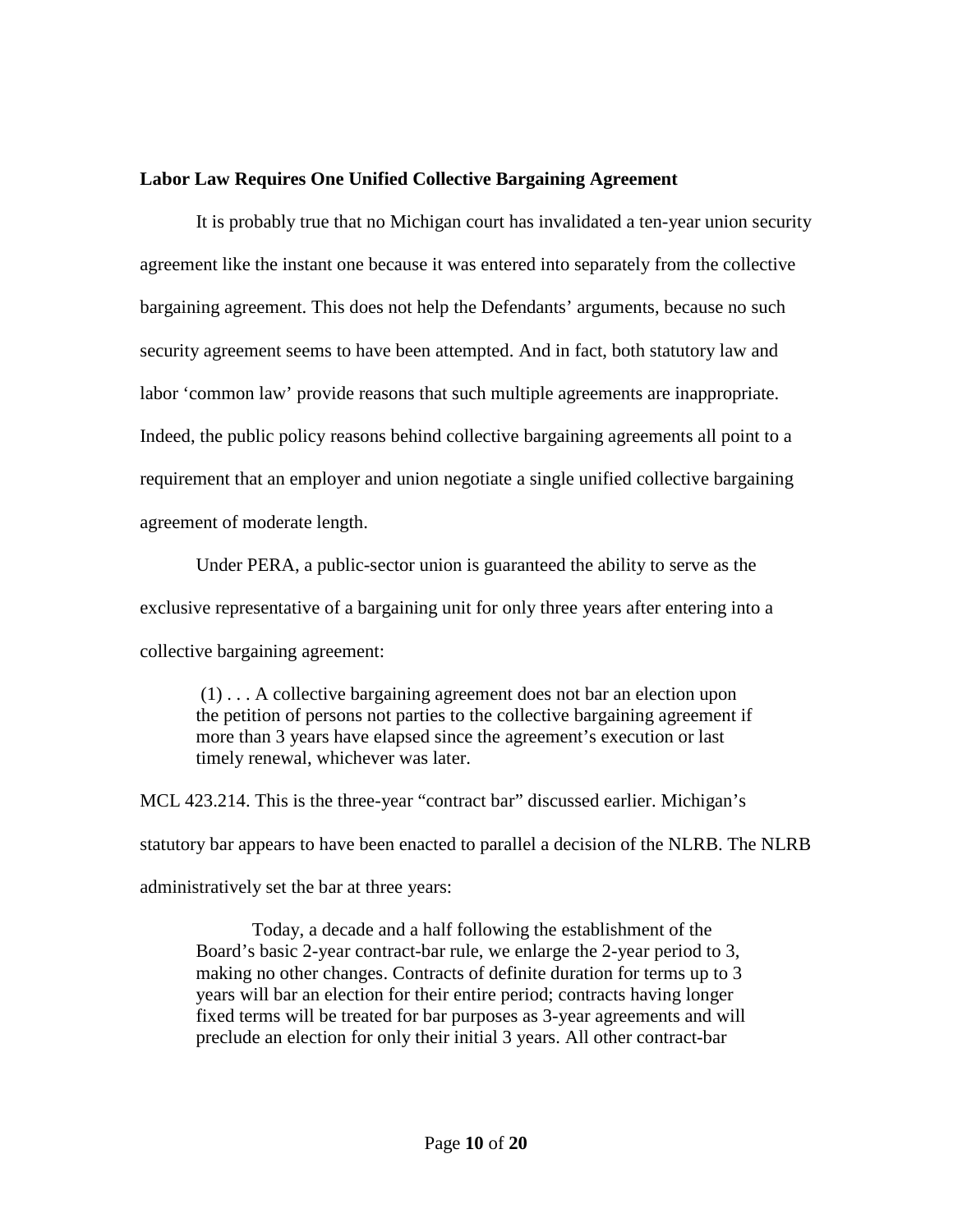rules, whether related or unrelated to the subject of contract term, remain unaltered; our new 3-year rule is to be read in harmony with them.

*General Cable and United Electrical*, 139 NLRB 1123, 1125 (1962). Therefore, any

guarantee of representative stability is barred for any period longer than three years.

*General Cable* went on to discuss the public policy reasoning behind the three-year

contract bar. Notably, this includes the need of employees to retain the right to eradicate

discontent within their own union and choose another representative:

Compositely, all these factors serve to stress the efficacy of collective agreements, the need to respect their provisions, the desirability of discouraging raids among unions, **the wisdom of granting relief to employees to assist them in eradicating major causes of discontent arising within their own institutions and from [the institution's] relations with [the institution's] employees,** and the imperative for longrange planning responsive to the public interest and free from any unnecessary threat of disruption.

The accommodation we have made in balancing **the interest of employee freedom to choose representatives**, and the interest of stability of industrial relations, is in the perspective of these conditions and events.

*Id.* at 1126 (emphasis added).

Furthermore, the three-year contract bar implicates other aspects of the Union

Security Agreement and the CBA. Notably, the NLRB and the courts have implied that

the purpose and public policy behind the contract bar are served when the collective

bargaining agreement is the same length as the contract-bar rule:

Under the NLRB's contract bar rule, "if an employer and a union have entered into a [CBA], the agreement constitutes a bar to the holding of a representation election for the life of the agreement, up to a maximum of three years." *NLRB v. Arthur Sarnow Candy Co*, 40 F3d 552, 557 (CA2 1994); see *Osteopathic Hosp Founders Ass'n v NLRB*, 618 F2d 633, 638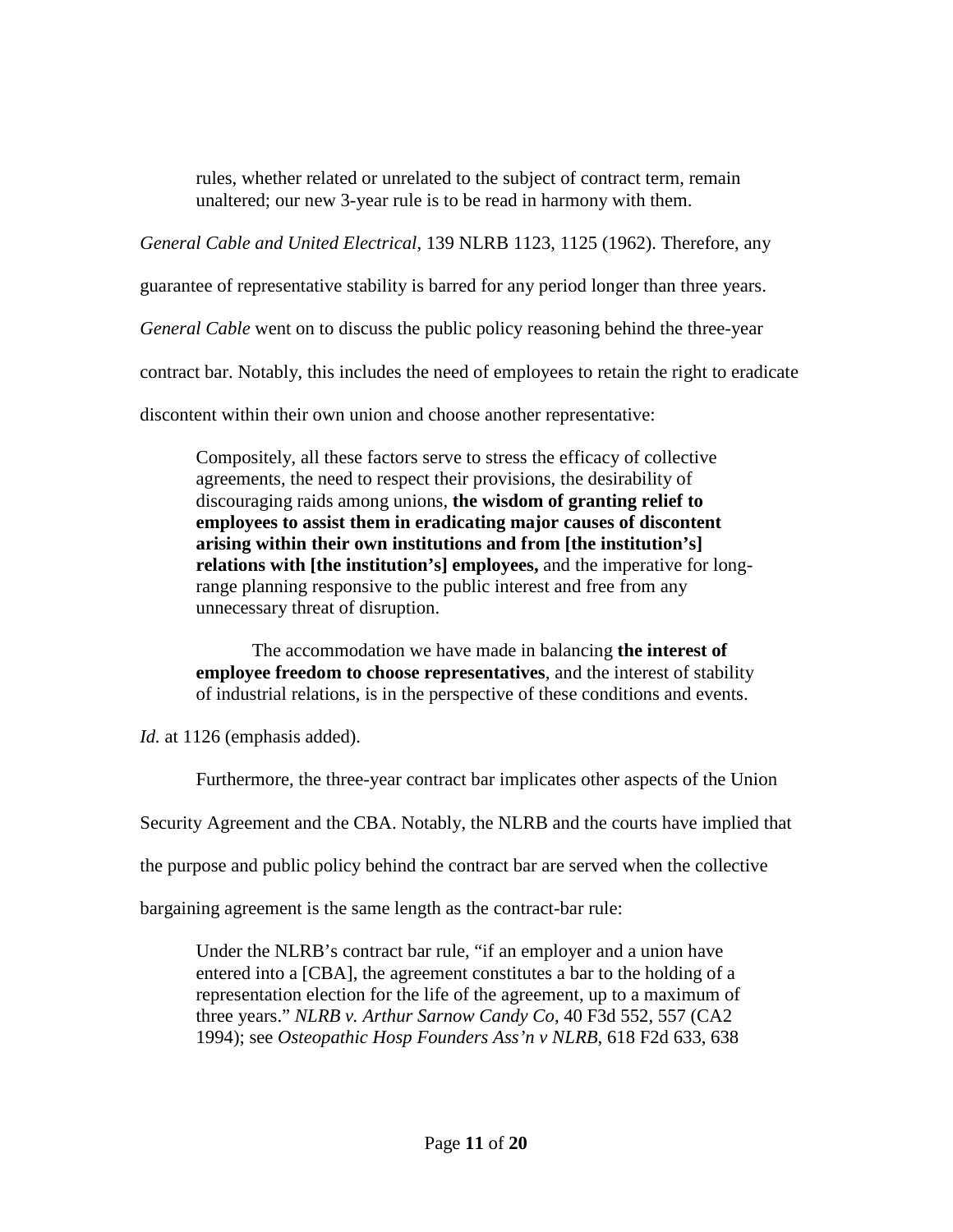(CA10 1980) (acknowledging the existence of the contract bar rule). Thus, the contract bar rule "prohibits employers from petitioning the Board for decertification of a union and from repudiating the contract or withdrawing recognition from and refusing to bargain with a union **during the term of the [CBA].**" *NLRB v Rock Bottom Stores, Inc*, 51 F3d 366, 370 (CA2 1995).

*NLRB v F&A Food Sales, Inc*, 202 F3d 1258, 1260 (CA10 2000) (emphasis added). The contract bar was meant to protect the union "during the term of the [CBA]." The contract bar was meant to be the same length as the collective bargaining agreement, and the NLRB has stated that three years is a "reasonable" length of time: "The purpose of the [three-year] contract-bar rule is 'to promote industrial peace by stabilizing, for a reasonable term, a contractual relationship between employer and union.'" *Id.* at 1261. Binding the employees to a particular union through a collective bargaining agreement or union security agreement of more than three years runs afoul of the public-policy goal of "granting relief to employees to assist them in eradicating major causes of discontent arising within their own institutions and from [the institution's] relations with [the institution's] employees. . . ." *General Cable,* 139 NLRB at 1126. While it is probably true that under PERA there have been collective bargaining agreements that have exceeded three years, there has probably never been a collective bargaining agreement (such as the Union Security Agreement) so far in excess of the three-year contract bar that it should be struck down. Note, too, that this excessive length of contract is also a reason, as noted earlier, there is a lack of consideration: The Union cannot guarantee its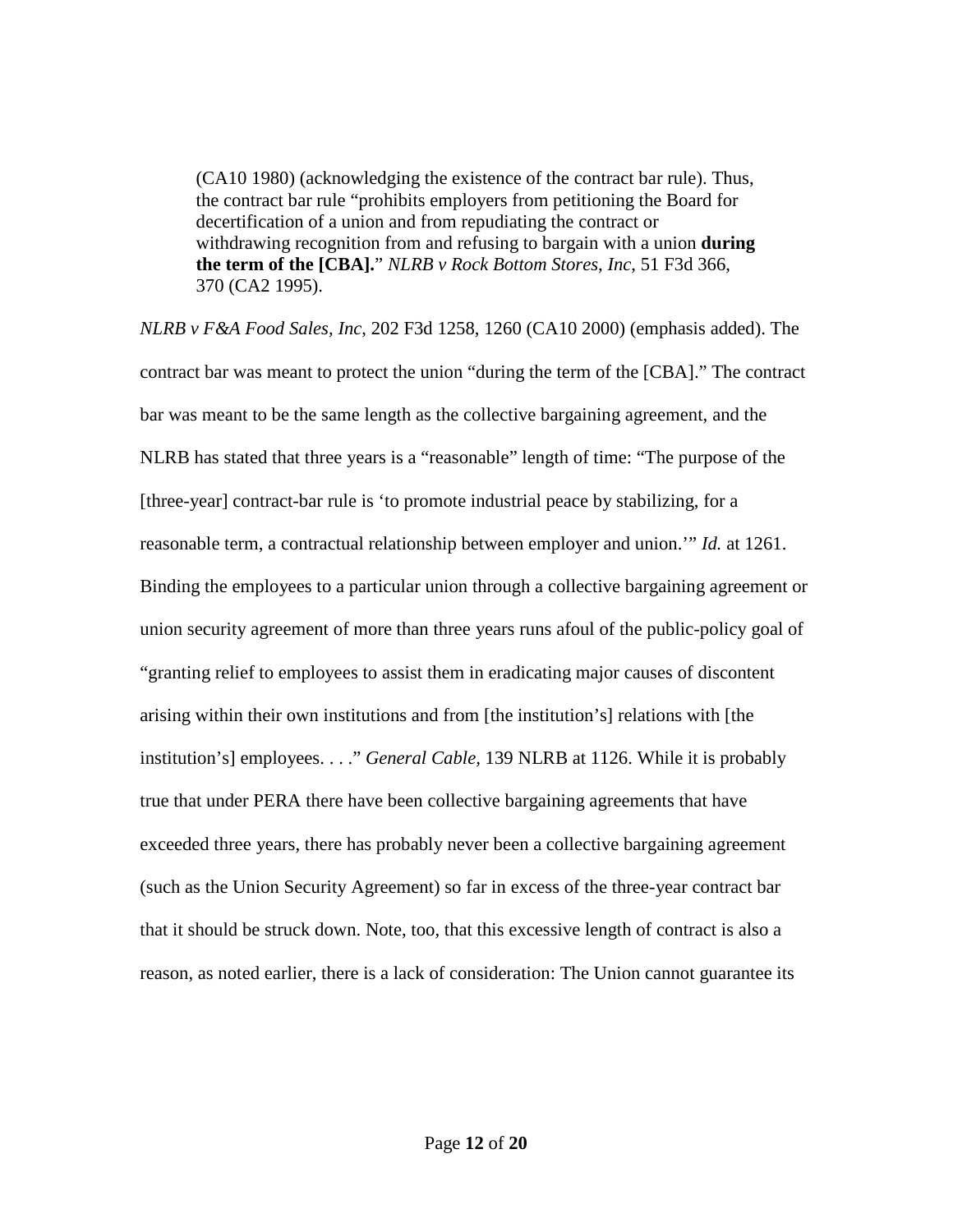representation for more than three years and cannot provide "bargaining unit stability"

beyond those three years.

Additionally, the presence of multiple agreements in the instant case is problematic. First, Michigan recently enacted a statute to prohibit certain side agreements from continuing in force after the expiration of a collective bargaining agreement. This law took effect on June 8, 2011. Not surprisingly, there are no appellate cases interpreting this statute yet. The statute itself states:

(1) Except as otherwise provided in this section, after the expiration date of a collective bargaining agreement and until a successor collective bargaining agreement is in place, a public employer shall pay and provide wages and benefits at levels and amounts that are no greater than those in effect on the expiration date of the collective bargaining agreement. The prohibition in this subsection includes increases that would result from wage step increases. Employees who receive health, dental, vision, prescription, or other insurance benefits under a collective bargaining agreement shall bear any increased cost of maintaining those benefits that occurs after the expiration date. The public employer is authorized to make payroll deductions necessary to pay the increased costs of maintaining those benefits.

MCL 423.215b. The statute then continues to explain the strict prohibition on any

extension of the provisions of the collective bargaining agreement without regard to "any

agreement of the parties" to extend the terms of the collective bargaining agreement:

Sec. 15b. (4)(a) "Expiration date" means the expiration date set forth in a collective bargaining agreement without regard to any agreement of the parties to extend or honor the collective bargaining agreement during pending negotiations for a successor collective bargaining agreement.

In the pleadings, Defendants rely on a 1990 MERC opinion, *Ann Arbor Fire* 

*Fighters Local 1733*, 3 MPER ¶ 21106 (July 23, 1990), for the proposition that a ten-year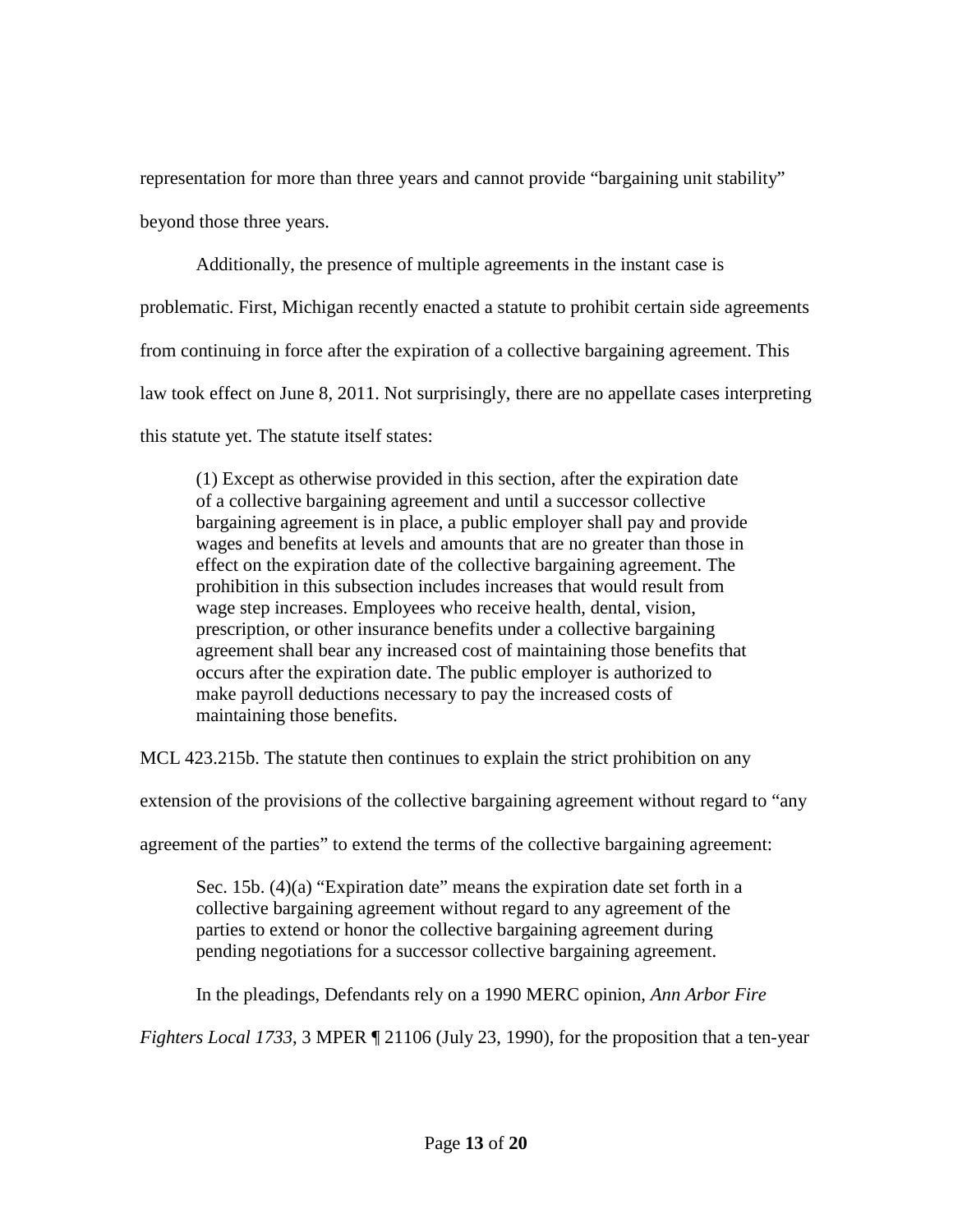side agreement is allowable. However, *Ann Arbor Fire Fighters* is not on point here; it has largely been overruled by MCL 423.215b, and is, in any event, not binding on this court.

In *Ann Arbor Fire Fighters*, the city of Ann Arbor and the local fire fighters union entered into a collective bargaining agreement. As part of this agreement, they included an automatic step-up in base wages based on longevity of employment. The two sides also entered into a ten-year side agreement that was known as the "pension moratorium." This moratorium prevented either side from making changes that might reduce future retirees' pension payments. *Id.*

After the collective bargaining agreement expired, the city tried to bargain for a different way to compensate for longevity. *Id*. The union in turn refused to bargain on this matter because, it claimed, any change in the wage would affect the pension and thereby violate the ten-year side agreement. *Id*.

In 1990, MERC held the union's refusal to bargain over longevity compensation did not constitute an unfair labor practice: "[W]e find that the Union did not violate its duty to bargain in good faith by its conduct in this case." *Id*. As to whether or not such a ten-year side agreement was permissible under the laws that were argued (and which predated MCL 423.215b), MERC determined that this "should be addressed on a subjectby-subject basis." *Id*.

To the extent that the ten-year "pension moratorium" in *Ann Arbor Fire Fighters* kept in place the automatically increasing longevity-based wages or other wage issues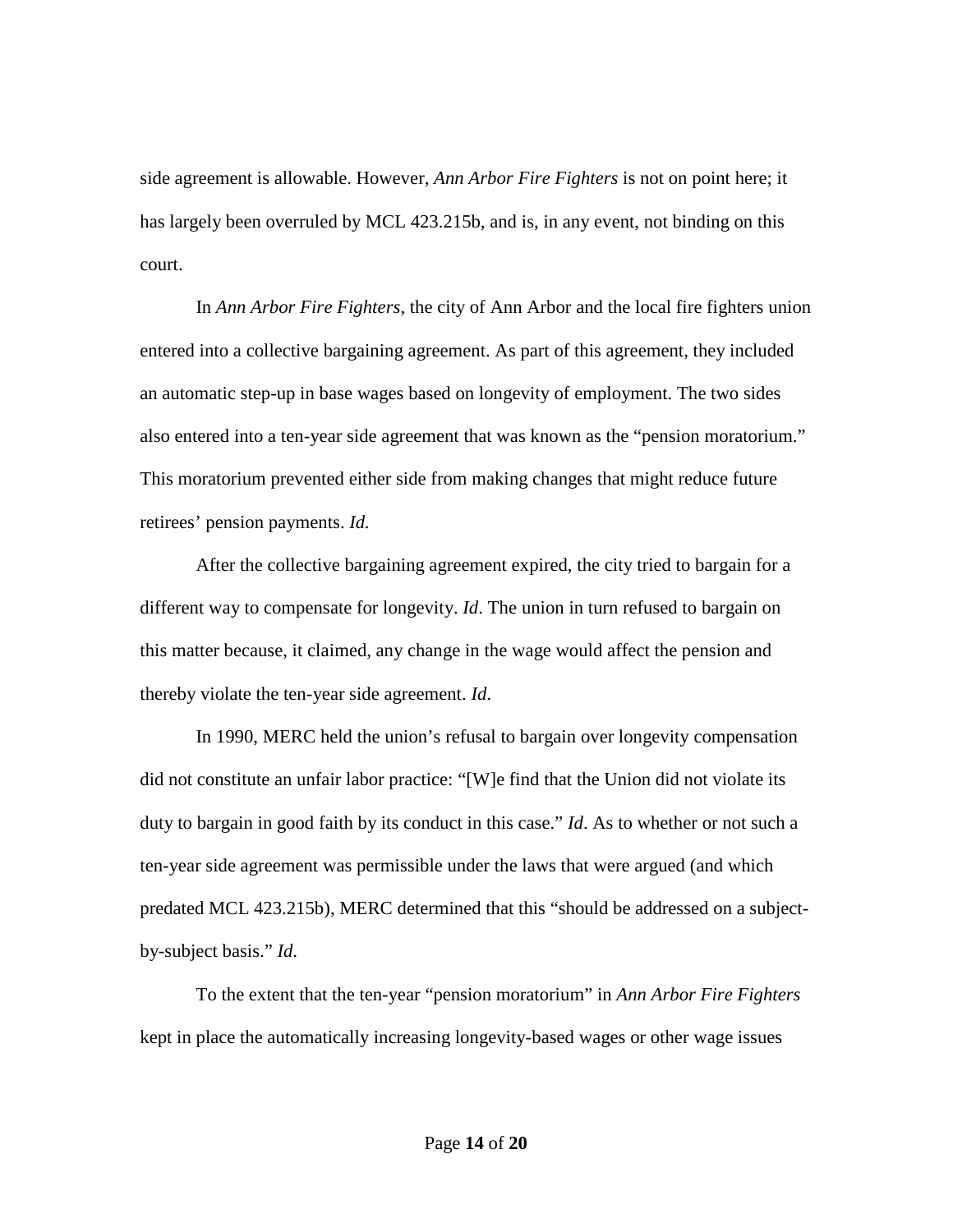after the expiration of the collective bargaining agreement, MERC's ruling in this case was clearly overridden by the passage of MCL 423.215b. If the union wanted these increases to continue, it would have to bargain for them in a new collective bargaining agreement. And arguendo, even if *Ann Arbor Fire Fighters* were not overruled by MCL 423.215b, agency determinations such as MERC's in *Ann Arbor Fire Fighters* are not binding on the courts (though they are entitled to "respectful consideration"). *In re Complaint of Rovas Against SBC Michigan*, 482 Mich 90 (2008). Defendants' appeal to *Ann Arbor Fire Fighters* — Defendants' sole authority — in defense of the ten-year side agreement in the instant case is not compelling.

There is a second problem with multiple agreements. The previously discussed three-year contract bar of MCL 423.214 is a statutory requirement that there be one unified collective bargaining agreement with one expiration; having more than one collective bargaining agreement would make the statute a toothless nullity. As we have seen, the three-year contract bar protects union representation for three years from the "agreement's execution or last timely renewal." MCL 423.214. If there were more than one agreement, however, which agreement would serve as the starting point for the threeyear period after which a new union could come in and represent the employees? After all, each such agreement would be collectively bargained, and each would arguably serve as a "collective bargaining agreement" under MCL 423.214. By using two such collective bargaining agreements and alternating their renewal, the union could ensure that the three-year contract-bar period never expired.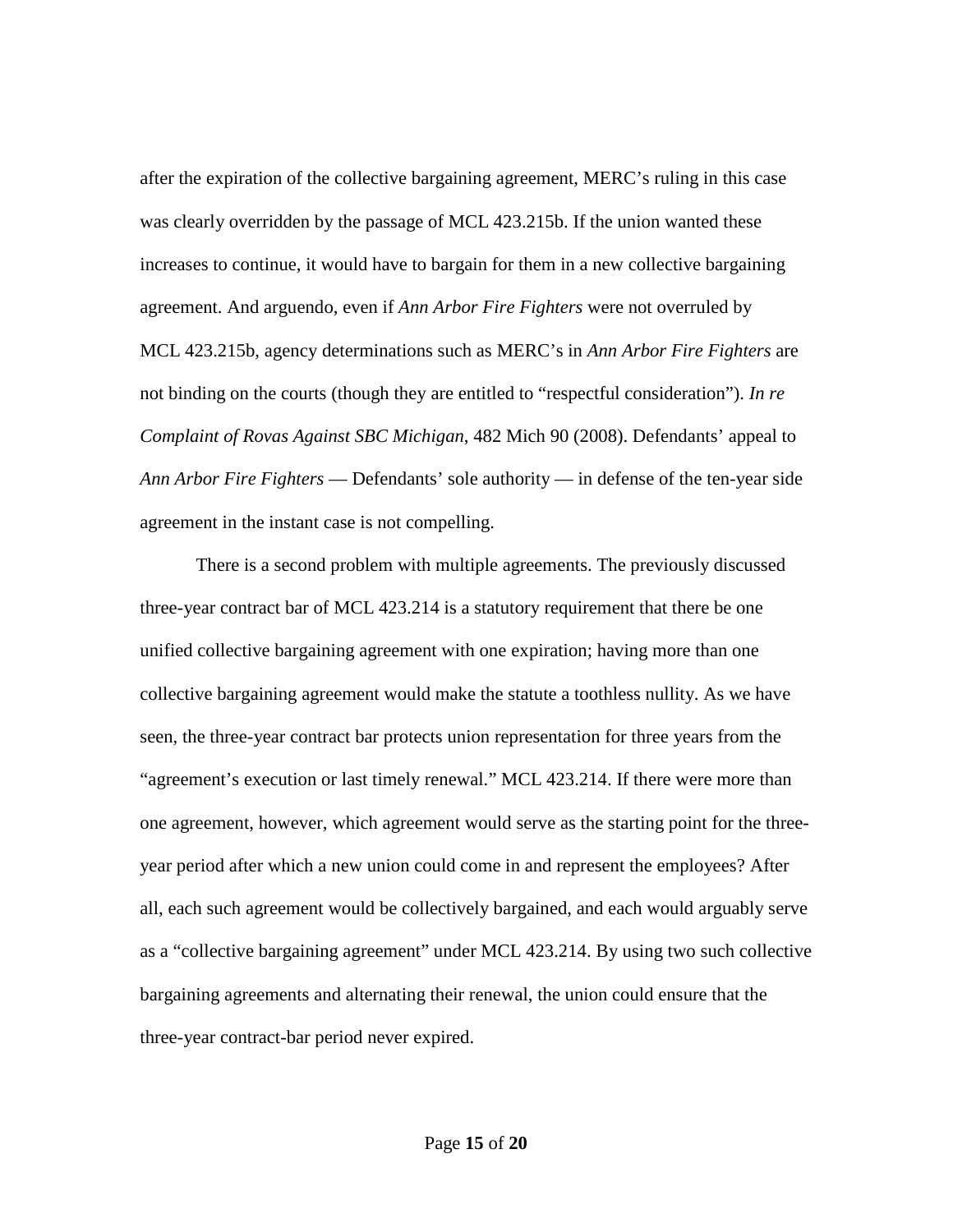In fact, there would be no need to stop at just two agreements. Multiple agreements could be made with staggered expiration dates. This would make MCL 423.214 meaningless and deny the policy goals it was meant to achieve. "The Court must avoid construing a statute in a manner that renders statutory language nugatory or surplusage." *People v Ball*, 297 Mich App 121, 123 (2012).

Furthermore, "It is elementary that statutes *in pari materia* are to be taken together in ascertaining the intention of the legislature, and that courts will regard all statutes upon the same general subject matter as part of 1 system." *Robinson v Lansing*, 486 Mich 1, 8 n. 4 (2010). Reading MCL 423.214 and MCL 423.215b *in pari materia* is especially appropriate where, as here, the two statutes are so close in sequence within the same act. In this case, the system is clear: There is to be one controlling collective bargaining agreement that governs the terms and conditions of employment.

## **Binding Subsequent Legislators**

The School Board, by entering into the Union Security Agreement, has attempted to bind subsequent school boards to a certain policy of hiring and firing for the next decade. Such an exercise of legislative constraint is not permissible, however.

Begin with the fact that in general, a state legislature cannot bind a future state legislature to a policy that the subsequent body cannot change at its discretion:

Of primary importance to the viability of our republican system of government is the ability of elected representatives to act on behalf of the people through the exercise of their power to enact, amend, or repeal legislation. Therefore, a fundamental principle of the jurisprudence of both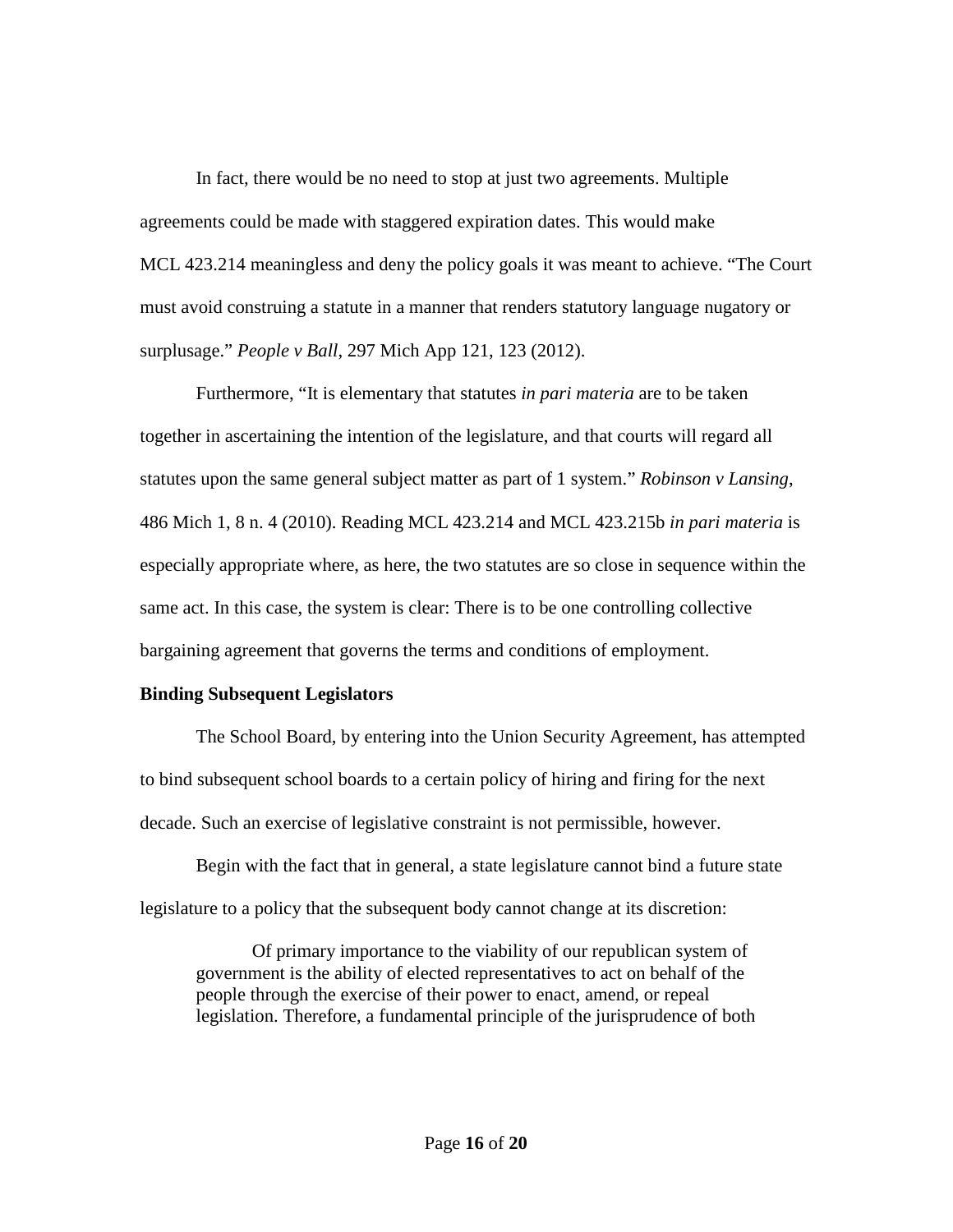the United States and this state is that one legislature cannot bind the power of a successive legislature.

*Studier v Mich Pub Sch Employees' Retirement Bd*, 472 Mich 642, 655–56 (2005).

The School Board derives its authority from the state legislature and is a "general powers school District." A copy of this relevant bylaw is attached as Ex. E, "Board Bylaws Effective August 24, 2009, 1010 District Legal Status." As a "general powers school district it is endowed with certain powers by the state legislature." See, generally, the Revised School Code, MCL 380.1 *et seq*. Further, the School Board itself is a legislative body. The School Board acknowledges this legislative function in its Bylaws: "The Board will function as a legislative body in formulating and adopting policy, by selecting an executive officer to implement policy and by evaluating the results." Ex. F, "Board Bylaws Effective August 24, 2009, 1001 Introduction and Information."

The legislature cannot grant to the School Board (or any other legislative body or executive agency) powers beyond the legislature's own. If the legislature cannot bind subsequent legislatures, a school board cannot bind subsequent school boards.

Of course, legislative bodies such as the school board do have the power to enter into contracts that may bind subsequent legislative bodies to a certain action. To protect against the abuse of using a contract to set an unalterable policy, however, the courts have set a high standard for ensuring that it is truly a valid contract and not just an endrun around the fundamental prohibition on making unalterable policy. Notably, Justice Cooley set forth the standard, writing for a unanimous court: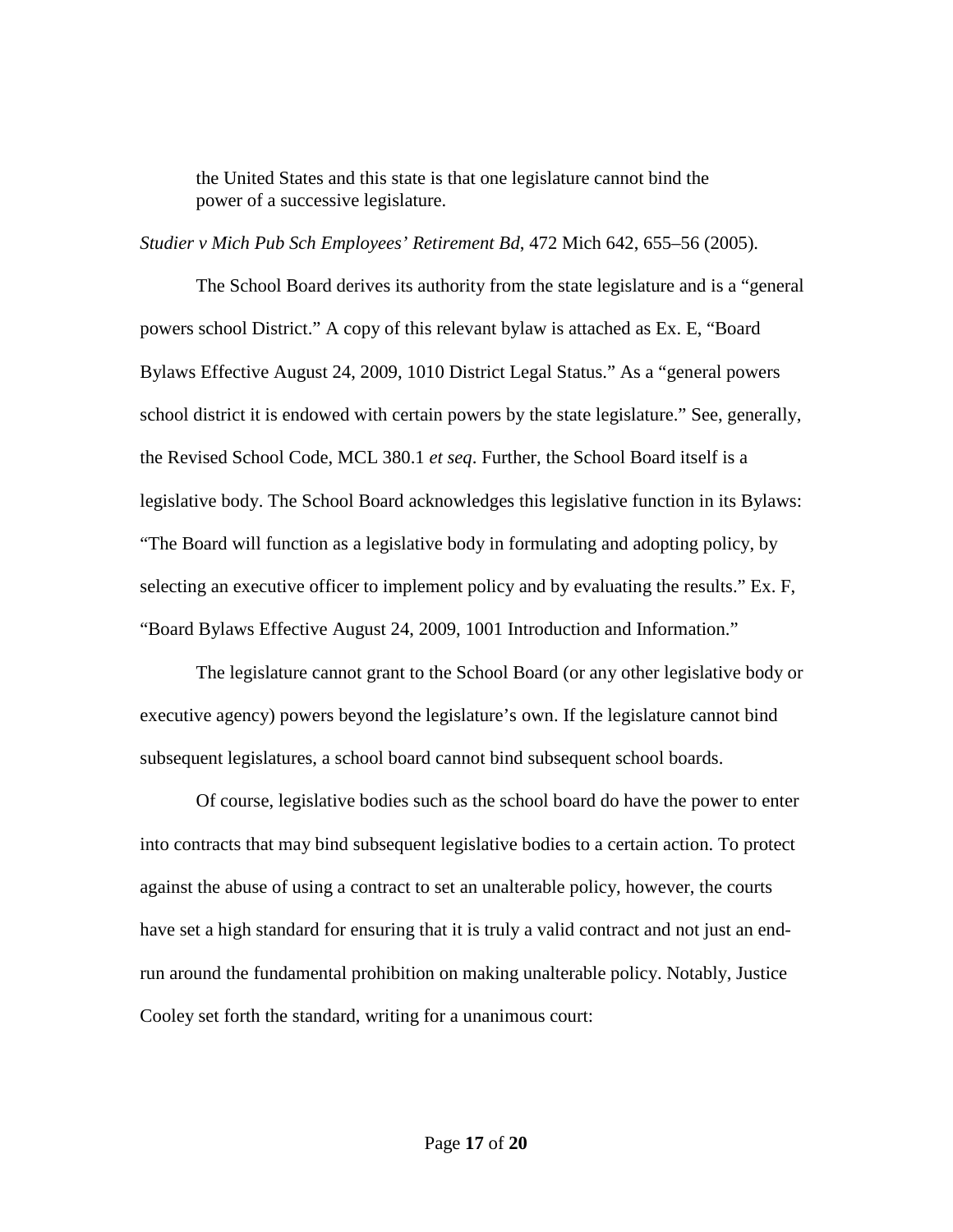Legislators cannot thus bind the hands of their successors where the elements of contract, concession and **consideration** do not appear; and the doctrine that it may do so by contract is one so exceptional, and so liable to abuses, that courts will not be astute in discovering the existence of a contract between the state and those who claim franchises under it, where the essential elements of a contract are not manifest.

*City of Detroit v Detroit & Howell Plank-Road Co*, 43 Mich 140, 145 (1880) (emphasis

added).  $2$  As we have seen in the discussion of consideration, consideration is wholly lacking here. The "labor peace" consideration was a pre-existing duty that was already given for the CBA. And just as the Union could not provide its promised "bargaining unit continuity," neither could the School Board give bargaining continuity without impermissibly binding its successors. School boards are supposed to be able to break continuity and change policy directions as they are elected or re-elected.

The ten-year Union Security Agreement entered into by the School Board sets public policy. It suspends the state's Freedom to Work Act in the Taylor School district for over a decade. It forces subsequent school boards to fire teachers at the request of the

 $\overline{a}$ 

<span id="page-17-0"></span><sup>2</sup> Defendants may object that the holding in *Detroit & Howell Plank-Road* is obsolete based on its age. This objection is not telling. *Detroit & Howell Plank-Road* has not been overruled by our Supreme Court; it remains controlling law. See, *State Treasurer v Sprague*, 284 Mich App 235, 242 (2009) (internal citations omitted):

<sup>.</sup> . .this Court remains bound by our Supreme Court's decision . . . until such time as our Supreme Court instructs otherwise: "it is the Supreme Court's obligation to overrule or modify case law if it becomes obsolete, and until [that] Court takes such action, the Court of Appeals and all lower courts are bound by that authority." *. . .* "The obvious reason for this is the fundamental principle that only [the Supreme] Court has the authority to overrule one of its prior decisions. Until [it] does so, all lower courts and tribunals are bound by that prior decision and must follow it even if they believe that it was wrongly decided or has become obsolete."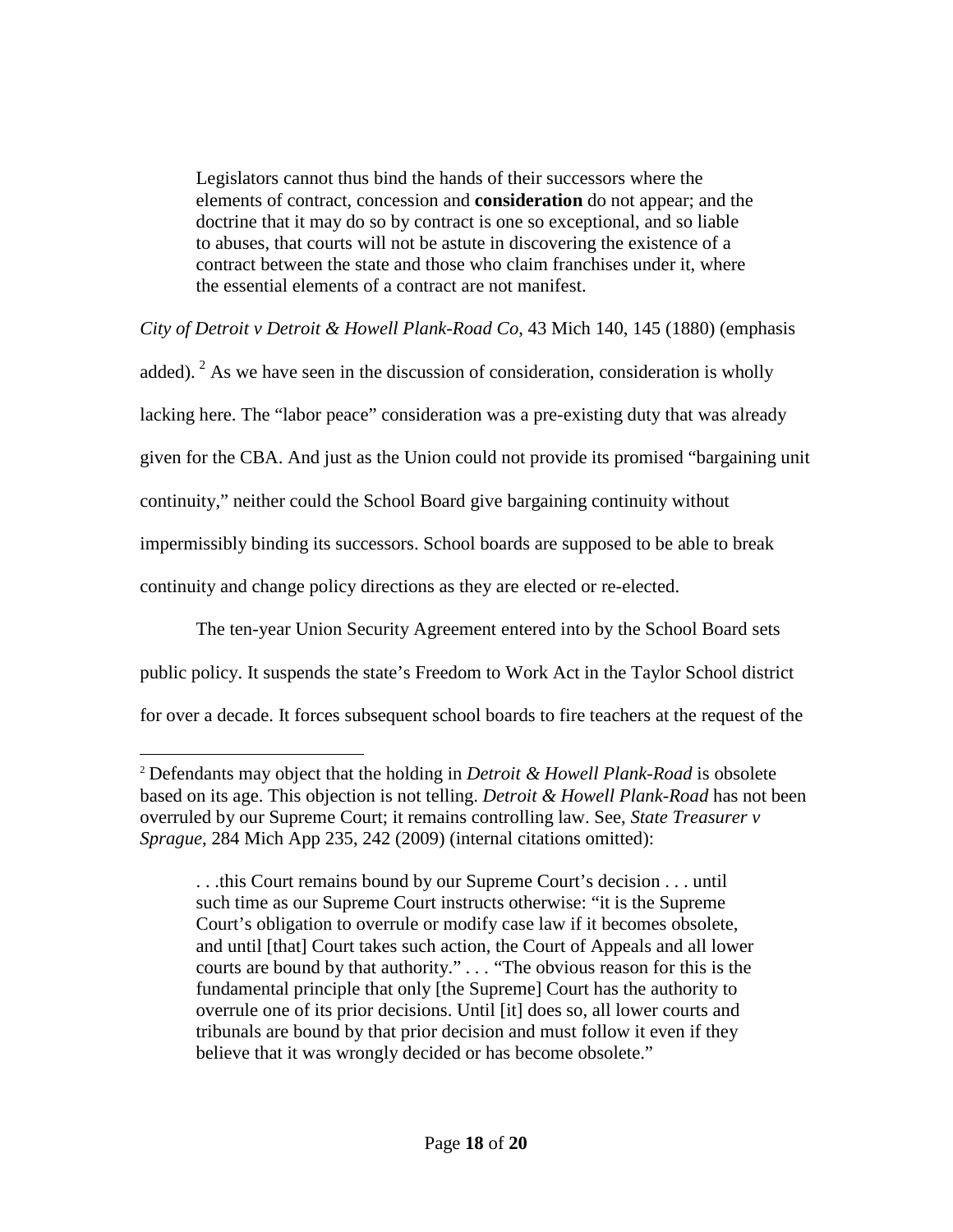union, even if future school boards see this as a bad policy. It forces subsequent school boards to demand payment of union dues or fees, currently set at approximately \$800 a year, from the teachers in the district, even if this depresses teacher recruiting and retention in an environment in which teachers in many competing school districts will not face a similar punitive demand. Where, as here, the "essential elements of contract are not manifest," and the Union Security Agreement is solely for the purpose of setting policy, the School Board "cannot thus bind the hands of their successors." *Detroit & Howell Plank-Road Co.,* 43 Mich at 145.

#### **Conclusions**

The Defendants must fail in their attempt to use an unenforceable contract to lock a public policy into place. Contracts require consideration, and the Union Security Agreement provides only "labor peace" that both parties already have as a prior duty. "Bargaining unit continuity" is not a viable consideration, since the Union cannot in fact provide it, at least beyond the three-year bar, and the School Board cannot provide it without impermissibly binding subsequent boards.

Indeed, the purported public policy goal of mandatory collective bargaining is to achieve labor peace through "a mutually accepted collective bargaining agreement," *Waterford Schools*, *supra* — i.e., a collective bargaining agreement that is comprehensive, not one that is simply a side agreement covering only one aspect of employment. That this is the policy of Michigan is obvious through its statutes, one of which bans certain side agreements whose terms extend beyond that of the collective